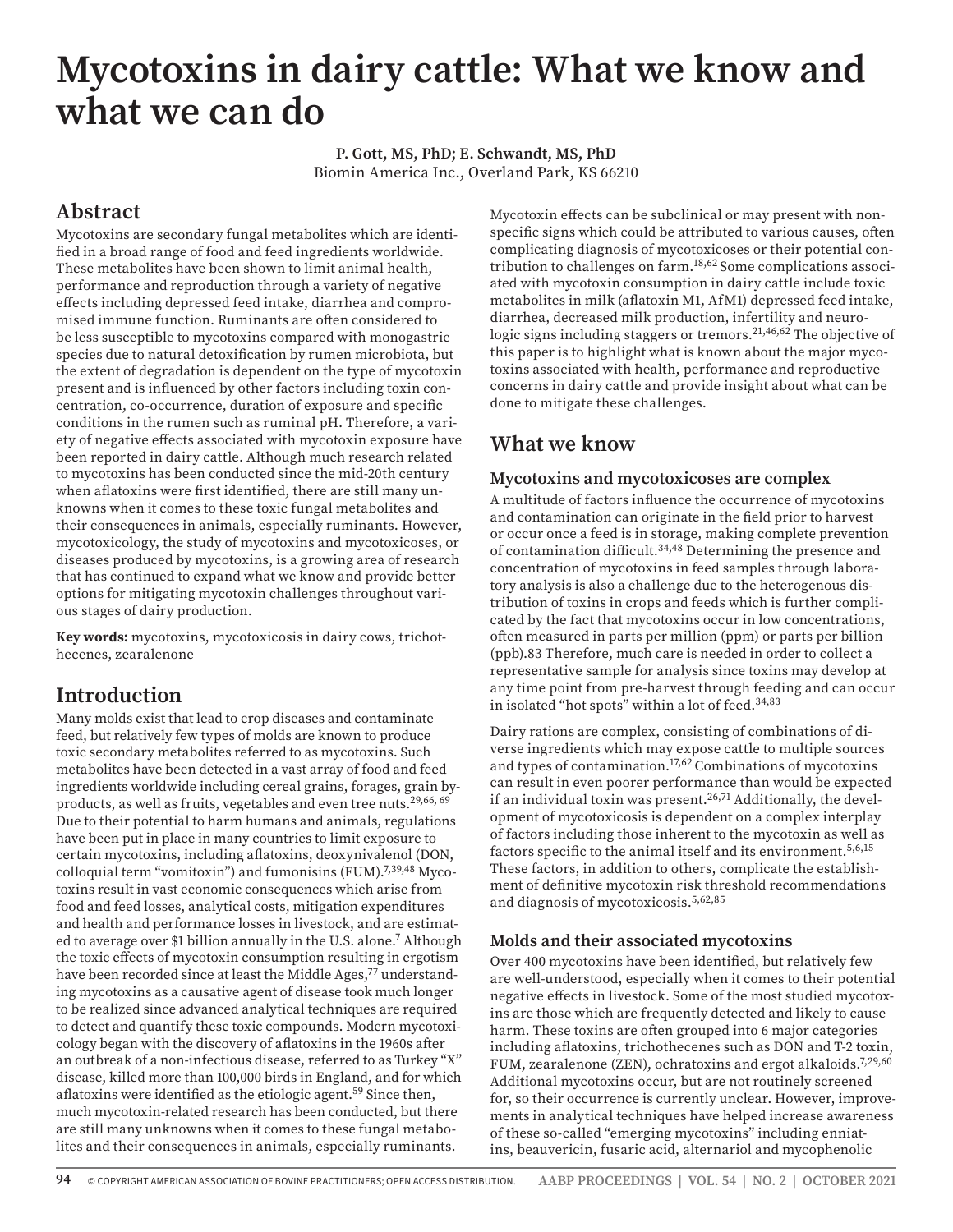acid,<sup>23,28</sup> and further research is expected to advance understanding of their toxic effects in humans and animals.

Many factors influence mold growth and mycotoxin formation including temperature, water availability and moisture content, oxygen levels, pH, substrate, other stressors like physical damage to the crop, as well as various agronomic practices.<sup>34,48,73</sup> Complete prevention of contamination is difficult, especially since critical factors such as weather conditions are beyond human control, and mycotoxins can be produced while the plant is in the field or once the feed is in storage.

Mycotoxigenic molds are roughly categorized based on where they infect the substrate and produce mycotoxins: in the field pre-harvest or in storage post-harvest.<sup>34,85</sup> Three key genera are associated with mycotoxin production including Fusarium (field) as well as Aspergillus and Penicillium (storage).  $48,73$ Exceptions occur which enable storage fungi to contaminate crops in the field and field fungi may continue to produce mycotoxins post-harvest if storage conditions support their growth and biosynthesis of metabolites. For instance, certain climatic conditions (e.g., high temperature) support field growth and contamination associated with Aspergillus and Penicillium.48,73,84 Mycotoxigenic molds are capable of producing a variety of mycotoxins in combination, so co-occurrence or the presence of multiple types of mycotoxins is common.<sup>26,29,66</sup> Fusarium spp. are associated with production of trichothecenes, FUM, ZEN, enniatins, beauvericin, fusaric acid and a variety of other mycotoxins.6,7,73 Aspergillus spp. can produce a range of mycotoxins as well, most notably aflatoxins, ochratoxins, sterigmatocystin, and cyclopiazonic acid.7,73 The broadest array of mycotoxin classes is produced by the genus Penicillium and includes ochratoxins, mycophenolic acid (MPA), patulin (PAT), citrinin (CIT), roquefortine C (ROQ) and penicillic acid (PA).<sup>51,67,73</sup> Additional mycotoxigenic genera include Claviceps, Neotyphodium, Stachybotrys and Pithomyces, among others.<sup>6,7</sup>

Global concerns regarding the impact of mycotoxins on human and animal health have focused primarily on understanding mycotoxin challenges in cereals and foods relevant to human nutrition. However, many of those mycotoxins are also found in forages and unique features of ensiled feeds (e.g., high moisture content) can result in complex mycotoxin profiles beyond what are found in other commodities.<sup>60,69,85</sup> Molds that are capable of surviving in environments with low pH and limited oxygen availability are of concern in silages. A variety of Penicillium spp. produce mycotoxins in silages including CIT, ochratoxin A (OTA), PAT, ROC, PR toxin, MPA and PA.<sup>51,67,85</sup> Aspergillus fumigatus is another silage-associated mold which produces gliotoxin.58,85 Monascus ruber is also identified in silages in North America and is reported to produce CIT. $21,23$ Most commercial laboratories do not routinely screen feeds for these silage-associated toxins. Therefore, the occurrence of silage-associated mycotoxins has not been well-described in field settings, but scientific studies have provided more insight into these toxins<sup>23,60</sup> including several review articles focused on mycotoxins in forages.21,51,67 Additionally, a variety of mycotoxins including ZEN, DON, NIV, T-2 toxin and various ergot alkaloids have been identified in pasture grasses $24,25,38$  and that contamination can persist in harvested hays and other fermented grass-based feeds.21,69

#### **Occurrence of mycotoxins**

Monitoring of mycotoxins in feed is needed to understand their frequency of occurrence as well as their corresponding levels of contamination in order to gauge potential risk to livestock consuming those mycotoxins. Testing is required as visual inspection is not a reliable indicator of mycotoxin presence.<sup>83</sup> Furthermore, mold counts are not a reliable proxy for mycotoxin levels<sup>33,42,75</sup> for a variety of reasons as described in the "What can we do" section of this article. Several reports are published each year describing mycotoxin contamination levels in different feed ingredients in various regions around the world.

Results of a 10-year global mycotoxin survey investigating contamination in various feed and raw ingredients (e.g., corn, wheat, soybean) reported that 88% of the samples in the data set (74,821 total samples collected from 100 countries between 2008 and 2017) were contaminated with at least one mycotoxin and 64% of samples were contaminated with ≥ two mycotoxins.<sup>29</sup> In North America ( $n = 5,471$ ) DON was the most frequently detected mycotoxin in 64.1% of samples at an average contamination level of 505 ppb. The next most frequently detected toxins were FUM (47.7% positive; average 929 ppb) and ZEN (31.7% positive; average 102 ppb). Variation in contamination levels and types were observed year-to-year and across different regions. A recent 7-year survey of corn grain (n = 711) and corn silage (n = 1117) collected from the United States between 2013 and 2019 reported DON was the most frequently occurring major mycotoxin in both data sets, occurring at 75.7% and 82.7%, respectively.82 Routine monitoring and surveillance is on-going with more publications anticipated, reporting on occurrence and contamination levels in a variety of ingredients from different regions.

#### **Mycotoxicoses in dairy cows**

The topic of ruminant mycotoxicosis has been reviewed in detail.<sup>18,21,33,46,62</sup> Factors that influence the manifestation of negative effects due to mycotoxins include animal health and nutrition status, species, sex, production stage, management factors on farm such as overcrowding, weather conditions (e.g., heat stress) and the type, dose and duration of mycotoxin exposure.15,85 Additionally, combinations of mycotoxins are reported to result in even poorer performance than would be expected if an individual toxin was present due to toxicological interactions.26,71 Many of these combinations and relationships are not fully understood, but it is common to see animal health and performance impacted in the field at toxin concentrations below the tolerance levels described in research studies.<sup>26</sup> Unfortunately, co-occurrence of mycotoxins is frequently identified.<sup>29,66,71</sup> Furthermore, oral bioavailability and metabolism pathways of mycotoxins vary by the type of mycotoxin and across species; these topics are beyond the scope of this article, but have been reviewed.10,80,87 Animals suffering from mycotoxicosis may exhibit a few or many signs and most are non-specific or may be secondary effects.15,62 All of these factors combined, hinder diagnosis of mycotoxicosis and complicate the ability to establish definitive mycotoxin risk thresholds and hinder prediction of the outcome of consumption of contaminated feeds.15,62,76 In addition to regulatory levels, risk threshold recommendations for various mycotoxins are available in literature and industry publications.<sup>50,55,61</sup> These guidelines vary by species and can be useful in the interpretation of analytical results. However, when assessing results as compared with risk recommendations, attention should be paid to the units (ppb or ppm) as well as the basis on which results and guidelines were reported (as-received or dry matter).<sup>55</sup>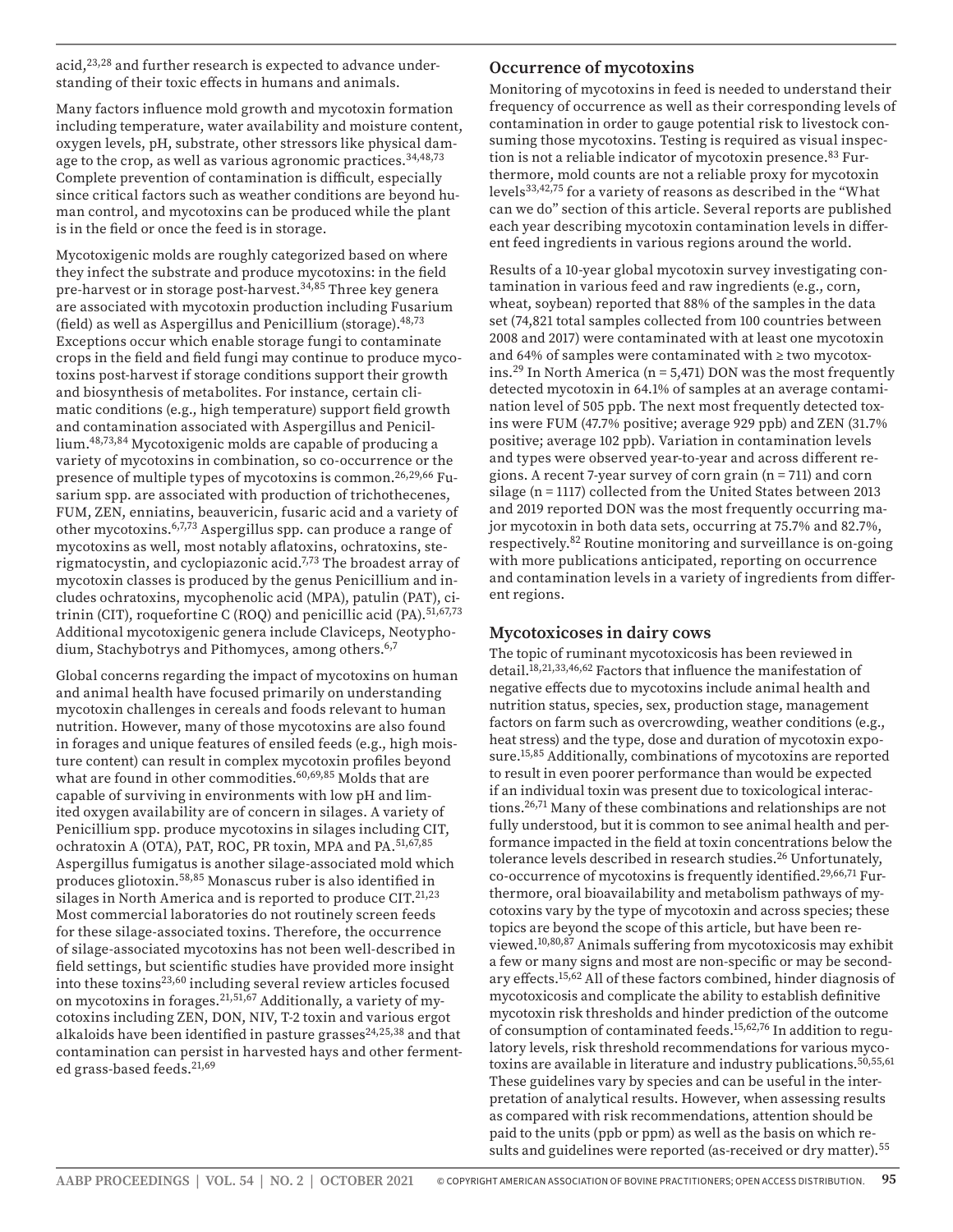risk of disease, especially during stressful periods including parturition or weaning. Transition cows and calves are often reported as more susceptible to mycotoxin challenges than other mature cows.62 Many mycotoxins have been reported to affect immune function including trichothecenes<sup>47</sup> and various warranted. **Table 1:** Primary mechanism of action of major mycotoxin groups.

> Trichothecenes (including DON, NIV, T-2 toxin) Mostrom and Raisbeck, 2012 Fumonisins Inhibit ceramide synthase (sphingolipid metabolism) Wang et al., 2016 Zearalenone Bind mammalian estrogen receptors Seeling and Danicke, 2005 Zinedine et al., 2007 Ochratoxins Inhibit protein synthesis Bennett and Klich, 2003 Ergot alkaloids Bind adrenergic, dopaminergic, and serotonin receptors Klotz, 2015

**Mycotoxin Mechanism of action Citation**

**96** © COPYRIGHT AMERICAN ASSOCIATION OF BOVINE PRACTITIONERS; OPEN ACCESS DISTRIBUTION. **AABP PROCEEDINGS | VOL. 54 | NO. 2 | OCTOBER 2021**

The effects of mycotoxins have been studied more extensively in monogastric species as ruminants have long been reported to be less sensitive to mycotoxins due to natural detoxification by rumen microbiota, but the extent of degradation and subsequent protection is dependent on the type and concentration of mycotoxin present.12,17,44 Furthermore, there is evidence that natural detoxification in the rumen is limited by increased passage rate in high-producing cows and low ruminal pH conditions (pH 5.8) reduced disappearance of DON, nivalenol (NIV) and enniatin B.<sup>12</sup> As such, some mycotoxins pass through the rumen and retain their biological activity (e.g., aflatoxin B1),33 the toxicity of some mycotoxins is amplified by ruminal metabolism (e.g., ZEN to α-zearalenol),30 some mycotoxins are degraded to less toxic metabolites to a high degree (e.g., ochratoxin A to ochratoxin α),45 while inconsistent results are reported in literature for some mycotoxins such as FUM.17,36 The degradation of mycotoxins by rumen microorganisms has been reviewed.44,70,76

Mycotoxins can have a wide range of effects depending on the type of mycotoxin, dose and duration of exposure including hepatotoxicity, nephrotoxicity, immunomodulatory effects, neurotoxicity, carcinogenicity, genotoxicity, teratogenicity and mutagenesis.2,6,26 The primary mechanism of action of the major mycotoxin groups are outlined in Table 1.

Since ruminal processes do not always result in complete degradation of mycotoxins, these toxins can pass into the lower gastrointestinal tract or potentially enter circulation via rumen absorption and have their biological action in cattle, leading to adverse effects and mycotoxicosis. High concentrations of mycotoxins are generally needed for the expression of classical signs of mycotoxicosis, but low to moderate levels can cause problems that are less easily identified, yet result in reduced animal performance and health.15

#### **Immune function**

Mycotoxins disrupt proper immune function through various mechanisms such as impaired cell-mediated immunity, reduced phagocytic cell function, and altered humoral immunity.4,53,54 Alterations in immune function can increase the silage-associated Penicillium mycotoxins.52 In sows, co-contamination of the diet with DON (5.08 ppm), ZEN (90 ppb), and fusaric acid (FA, 21.6 ppm) resulted in reduced immunoglobulin A (IgA) transfer to colostrum and subsequently reduced serum IgA and IgG in their piglets.32 Additionally, the natural immune response to vaccinations may be reduced, leaving animals more susceptible to disease despite vaccination. This has not been studied thoroughly in cattle, but is reported in swine consuming DON (3.5 ppm).64 By inhibiting proper immune function, mycotoxins can serve as predisposing factors to disease.<sup>15,54</sup>

#### **Decreased milk production**

Another commonly reported complaint in herds exposed to various mycotoxins such as DON,<sup>35,86</sup> FUM14 and ergot alkaloids<sup>38</sup> is decreased milk production.<sup>18,37,46</sup> The exact mode(s) of action responsible for lower milk yields have not been confirmed, but it's suggested poor production may be related to depressed feed intake or feed refusal, altered rumen function through changes in microbial populations (many mycotoxins have antimicrobial properties)68, decreased microbial protein<sup>9</sup>, decreased nutrient absorption in the intestinal tract<sup>27</sup>, or impaired metabolism which ultimately leads to reduced availability of the precursors needed for milk synthesis.

#### **Elevated somatic cell count (SCC) and mastitis**

Research has reported elevated SCC and increased incidence of mastitis in herds consuming mycotoxin contaminated diets.18,37,62 Mycotoxins may affect udder health by disrupting immune function through various mechanisms such as impaired cell-mediated immunity, reduced phagocytic cell function, altered humoral immunity and compromised gut integrity and function.1,4,47 Mycotoxins can diminish neutrophil function, making the cow's immune response less effective which in turn can increase the severity and duration of mastitis or other infections.52,54 The rate and concentrations at which mycotoxins can reach the mammary epithelium is not known, but in vitro research suggests DON and ZEN exert direct toxic effects on bovine mammary epithelial cells.<sup>20,81</sup> Further research into the potential negative effects of mycotoxins on SCC and mastitis is

| Aflatoxins                                               | Bind to guanine (DNA-adduct)<br>following hepatic activation | Bennett and Klich, 2003<br>Jouany and Diaz, 2005   |
|----------------------------------------------------------|--------------------------------------------------------------|----------------------------------------------------|
| <b>Trichothecenes</b><br>(including DON, NIV, T-2 toxin) | Inhibit protein synthesis                                    | Pestka, 2010<br>Mostrom and Raisbeck, 2012         |
| <b>Fumonisins</b>                                        | Inhibit ceramide synthase<br>(sphingolipid metabolism)       | Wang et al., 2016                                  |
| Zearalenone                                              | Bind mammalian<br>estrogen receptors                         | Seeling and Danicke, 2005<br>Zinedine et al., 2007 |
| Ochratoxins                                              | Inhibit protein synthesis                                    | Bennett and Klich, 2003                            |
| Ergot alkaloids                                          | Bind adrenergic, dopaminergic,<br>and serotonin receptors    | Klotz, 2015                                        |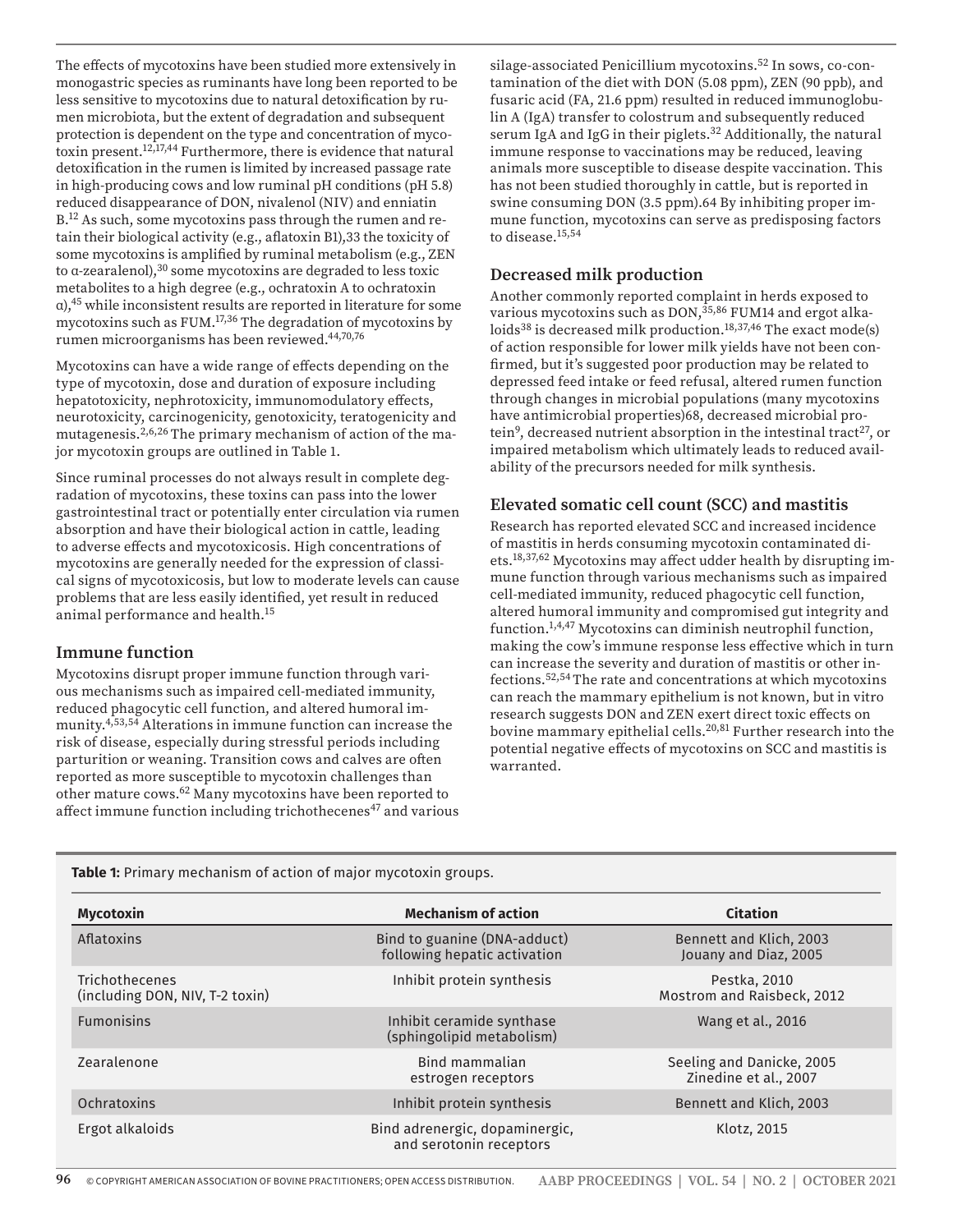#### **Altered milk composition and technological properties**

Various mycotoxins have been reported to modify milk composition. Depressed butterfat is a common complaint in the field, but there is relatively limited scientific research on this topic<sup>35,37,40</sup> and its potential mechanism. Alterations in milk composition and milk quality may be consequences of damage that mycotoxins cause to the immune system and gastrointestinal tract or due to fluctuations in feed intake, all of which can alter the availability of precursors needed for synthesis of various milk components. Altered cheesemaking properties have also been documented including negative effects on curd firmness and curd firming time with known DON and FUM exposure,<sup>22</sup> as well as negative effects on curd firmness and curd quality following consumption of multi-mycotoxin contaminated diets.40

The various effects reported on milk yield, milk composition, milk quality and udder health can negatively affect profitability of dairy producers. Additionally, milk processors can be affected due to alterations in milk composition, quality, and technological properties which can reduce yield and shelf-life of dairy products.

#### **Toxic residues in milk**

Aflatoxins are the greatest concern for carry-over into milk and are reported to be transferred as AfM1 at 1.8 to 6.2 percent of the aflatoxin content of the diet.<sup>17,33,79</sup> Carry-over rate is reported to increase with increasing dietary aflatoxin content and increasing milk yield per cow per day.79 Aflatoxins are reported to appear in milk within 12 hours following oral administration and disappear from milk 4 days after cessation of oral administration.13 Aflatoxins are carcinogenic and most countries set strict limits on allowable levels in milk as this is a human health concern. In the U.S., AfM1 is restricted to 0.5 ppb in milk and in order to help limit potential milk contamination, feeds destined for lactating dairy cows also have strict regulations, limited to 20 ppb total aflatoxins.7,50,85 Feed-to-milk transmission of other mycotoxins is reported to be negligible.17

#### **Gastrointestinal effects**

Many mycotoxins negatively impact the gastrointestinal tract including aflatoxins, trichothecenes, FUM and various combinations of metabolites.<sup>2,27,60</sup> The intestinal epithelium has two key roles: 1) to absorb nutrients and 2) to act as a barrier to prevent harmful substances from entering blood circulation. Both of these functions can be disrupted by various mycotoxins, leading to reduced nutrient uptake and increased passage of toxins and pathogens into circulation. Nutrient digestibility and uptake can be affected, gastrointestinal microbial populations can be altered, and mucosal immunity can also be compromised.27 Some potential downstream consequences of compromised gut integrity and function include poor growth rates, reduced milk yield and altered milk composition, as well as increased risk of disease due to pathogens entering the bloodstream or as a result of immune dysfunction. Disruption of the intestinal mucosa can also lead to diarrhea due damage to the intestinal epithelium and to water malabsorption. The cells lining the intestines are continuously being renewed and are especially sensitive to the effects of trichothecenes which inhibit protein synthesis.47,56

### **Reproductive effects**

Zearalenone is generally the first mycotoxin thought of in regard to reproductive issues as it's recognized as an endocrine disrupter and causes estrogenic effects.<sup>2,62,87</sup> Reported effects in ruminants include vaginitis, early embryonic death, abortions, irregular heat cycles, cystic ovaries, infertility and premature mammary gland development in virgin heifers.16,33,68,85 In addition to ZEN, ergot alkaloids can negatively affect reproductive function by disrupting normal endocrine function, lower conception rates, and can negatively affect fetal growth, leading to reduced birth weight.<sup>38</sup> Male reproduction has also been reported to be negatively impacted by mycotoxins.16

#### **Other mycotoxicoses**

Diverse clinical signs have been associated with mycotoxin consumption in dairy cows. Mycotoxicoses often present with non-specific signs such as depressed feed intake, diarrhea, emesis (which may present as discarded cud boluses), unthriftiness, laminitis, increased incidence of metabolic disorders, impaired thermoregulation, elevated liver enzyme levels, neurological signs, skin lesions, rough hair coats and death, when levels are extreme.15,21,33,46,62 Tall fescue toxicity as well as perennial ryegrass staggers and paspalum staggers are additional well-recognized mycotoxicoses in ruminants associated with ergot alkaloids.<sup>18,38</sup> Further information can be found in various reviews18,33,46,62 and Figure 1.

## **What we can do**

Mycotoxins are persistent and stable, therefore, once they're produced, they tend to remain in feeds through the time of feeding. Various physical, chemical and biological mycotoxin mitigation methods have been described with reported variable efficacies depending on the method utilized and the mycotoxin being addressed.33,34,65 Although chemical treatments have been described, these can result in toxic residues, may reduce palatability and nutritive value of feeds, and have variable efficacies.7,34 Therefore, physical and biological methods are focused on in this paper. Mycotoxin decontamination refers to methods that neutralize or remove mycotoxins from contaminated feeds while mycotoxin detoxification is the elimination of the toxic properties of mycotoxins.<sup>33</sup> The first step in addressing mycotoxin contamination is understanding what type(s) and level(s) of mycotoxins are present.

#### **Sampling and detection**

Due to the inherent heterogeneity of mycotoxins in feeds, mycotoxin sampling and detection is challenging.83 Therefore, a highly contaminated sample does not mean the entire crop or lot of feed is bad and a "clean" sample does not guarantee that all of the feed is mycotoxin-free. Additionally, many mycotoxins exist, but relatively few are routinely tested for. Most commercial analytical laboratories can screen samples for several of the major mycotoxin groups. Although limitations exist, mycotoxin analysis of feeds can provide useful information to producers to help guide mycotoxin mitigation approaches and other management decisions. Results can also be helpful when troubleshooting clinical concerns on-farm.

Visible mold growth on feed does not guarantee the presence of mycotoxins, but it does indicate there is potential for contamination. Many molds can infect feeds, but relatively few produce mycotoxins.48,73 Furthermore, mycotoxigenic molds do not constantly produce mycotoxins, so even if the molds are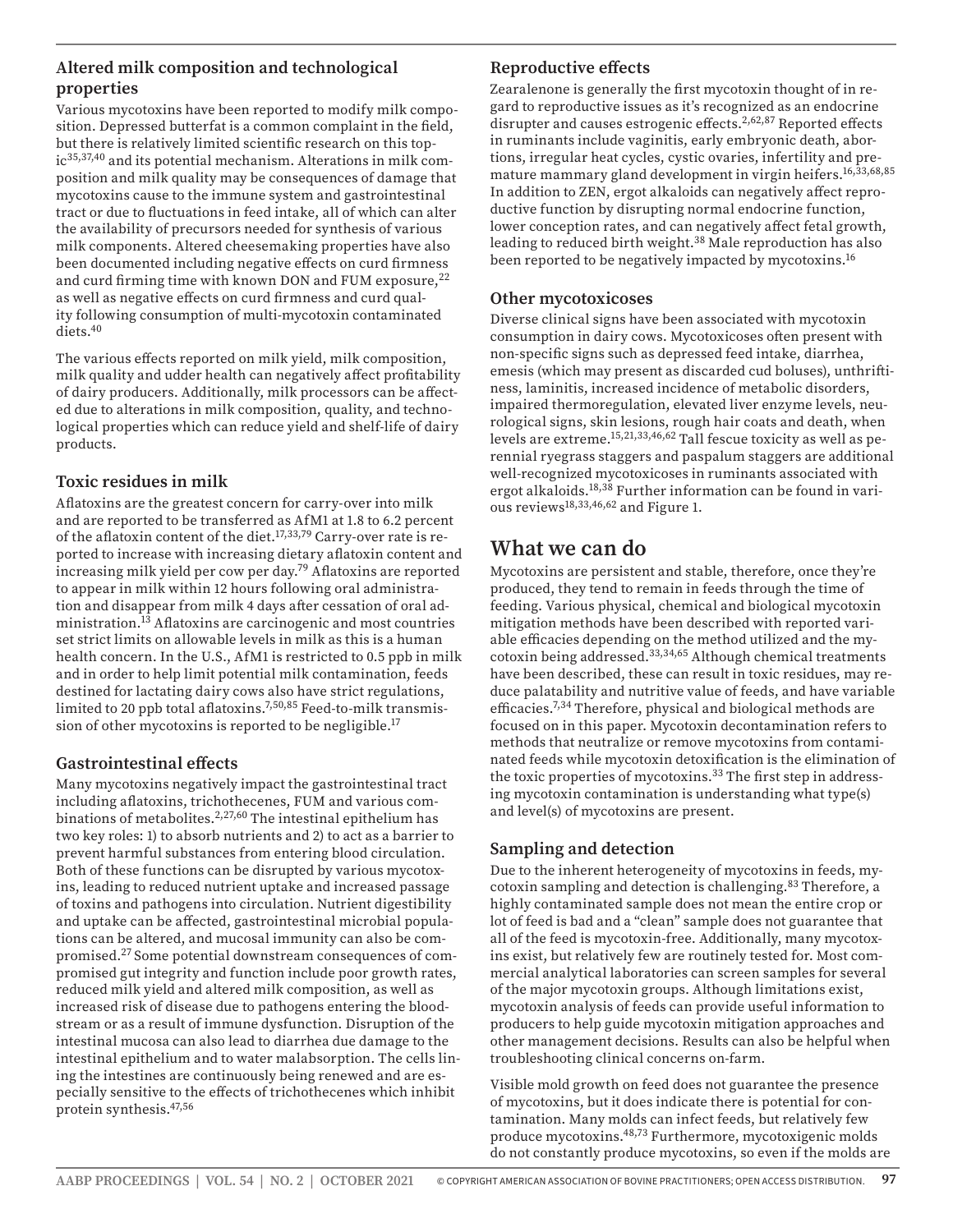present, mycotoxins may be absent.<sup>73</sup> Independent of mycotoxins themselves, molds can reduce feed quality and nutritive value, negatively affect palatability, and molds themselves can cause disease (referred to as mycoses).85 Visual inspection may overlook mold growth since it is often very uneven, may not be exposed for viewing, or may be microscopic. Additionally, mycotoxins are more resilient than the molds that produce them, so it's possible for the mold to die off, but the mycotoxins will persist. Therefore, visual inspection of feed alone cannot positively identify whether mycotoxins are present or not. These reasons also help explain why screening samples for mold counts, although valuable in itself, is not a reliable substitution for mycotoxin testing.33,42,75

Analytical techniques continue to improve with enhanced sensitivity and specificity, leading to greater reliability and better accuracy.3,74 Advanced techniques enable screening of complex matrices which is important especially for ruminant feeds including ingredients like corn silage as well as total mixed rations (TMR).72 Various mycotoxin testing methods are available with differences in their ease of use, speed, cost, suitability for different matrices as well as their sensitivity and specificity.7,8 Lateral flow tests allow rapid identification at a relatively low cost, but have limitations as to what mycotoxins can be screened, potential for cross-reactivity, and are only suitable for use on raw ingredients.8 Liquid chromatography coupled to tandem mass spectrometry (LC-MS/MS), is suitable for screening complex feedstuffs and is highly sensitive, but comes at a much higher cost and requires a longer turnaround time.<sup>8,72</sup> Reviews of the various analytical methods used for the determination of mycotoxins are available.<sup>8,41</sup>

#### **Physical mitigation approaches**

Reducing animal exposure to mycotoxins is key to limit negative consequences, but complete substitution is not always possible when feeding livestock due to limitations in various factors such as feed inventories and cost required to purchase other feeds. Additionally, due to sampling difficulties, it is challenging to accurately determine contamination levels and would be costly to discard all feeds that are suspect of being contaminated. Ideally, spoiled feeds with visible mold growth should be discarded and not fed to animals.75,85 Since mycotoxin contamination is not visible to the naked eye and requires analysis to confirm the presence of mycotoxins, it is difficult to completely prevent feeding of contaminated feeds. Although visual cues may be present such as mold growth, discolored or misshapen kernels, mustiness or high proportion of damaged kernels, identification of contamination through mycotoxin analysis is needed to confirm the type(s) and concentration(s) of mycotoxins that are present. When suitable, combining feed ingredients may dilute the final mycotoxin contamination levels in the diet offered to cattle and can reduce the risk of toxicity. However, mixing feeds may inadvertently increase contamination levels; caution is warranted when the mycotoxin contamination status of feed ingredients is unknown. In some cases, the practice of dilution is not permitted. Additional physical methods of decontamination include sorting, washing, dehulling and thermal treatment, but their efficacies vary.7,34

#### **Biological or in-feed mitigation options**

Since absolute prevention of mycotoxin contamination in feeds is unachievable, there are options available on the market reported to help alleviate challenges despite the fact no products are approved for use by the FDA for control of

mycotoxicoses.13,43,85 Commercial products are available including inorganic clay minerals (e.g., bentonite, hydrated calcium sodium aluminosilicates, zeolite) and organic products (e.g., yeast, yeast cell wall, algae) which can bind (adsorb) some mycotoxins.13 The physical structure and chemical properties of the mycotoxin as well as the binder material itself are critical in whether a toxin can be bound with high efficacy. The pH of the gastrointestinal tract also influences adsorption capacity.11 Additionally, binder products vary tremendously in their composition, leading to variability in their effectiveness at adsorbing mycotoxins, especially in vivo.19,43,49,57,78 Effective binders should have high adsorption capacity (i.e., high amount of toxin bound per unit of adsorbent), irreversibility of binding (i.e., toxin is bound and remains bound until exiting animal), and specificity of binding (i.e., only mycotoxins are bound, not other nutrients such as vitamins or minerals) and should be non-toxic.21

Much research into feeding non-nutritive adsorbent materials to dairy cows has investigated aflatoxin control.<sup>13,21,43</sup> Aflatoxins and some ergot alkaloids are reportedly controlled well by binders while other mycotoxins, such as zearalenone and trichothecenes, are not as readily adsorbed, but other potential detoxification approaches have been identified.<sup>6,7,65</sup> Options which utilize a combination of tactics are suggested for broad-spectrum control of mycotoxins. Some commercial products can achieve this through utilization of enzymes (or microorganisms that produce enzymes) which deactivate nonadsorbable mycotoxins through alterations of their chemical structure, and convert the parent mycotoxin into essentially non-toxic metabolite(s).7,31,65 Additionally, several plant and algae extracts have been identified which can enhance the cow's natural resistance mechanisms and lessen damage through enhanced gut integrity, immune function support and promotion of liver health. Combination products which utilize binding materials, have degradation capacity and supply protective plant and algal extracts provide more complete mitigation, especially in the presence of co-contamination.

Currently, screening feeds is the most effective way to identify the presence of mycotoxin contamination and potential exposure in field settings. If mycotoxins are detected in feeds, these results can be used in combination with assessment of clinical signs in the herd to guide management decisions. Implementation of a mitigation approach is warranted in order to reduce exposure in the herd whether that be done through complete exclusion of contaminated feed, adjustment of the inclusion rate in the diet, or consideration for the use of another method of decontamination or detoxification. It is recommended that dairy producers consult their nutritionist and veterinarian to develop a mycotoxin mitigation strategy as both dietary and health aspects should be considered.

## **Summary and conclusions**

Mycotoxins are fungal metabolites known to negatively impact animal health, performance and reproduction. They are associated with vast economic losses. Mycotoxins are diverse in nature and cause a wide array of effects and clinical signs. The response an animal has following mycotoxin exposure is dependent on a complex interplay of many factors related to the animal itself, its environment, and factors inherent to the mycotoxin. Despite some degree of natural rumen detoxification, mycotoxicoses occur in dairy cattle and often present with nonspecific signs. Calves and transition cows appear to be most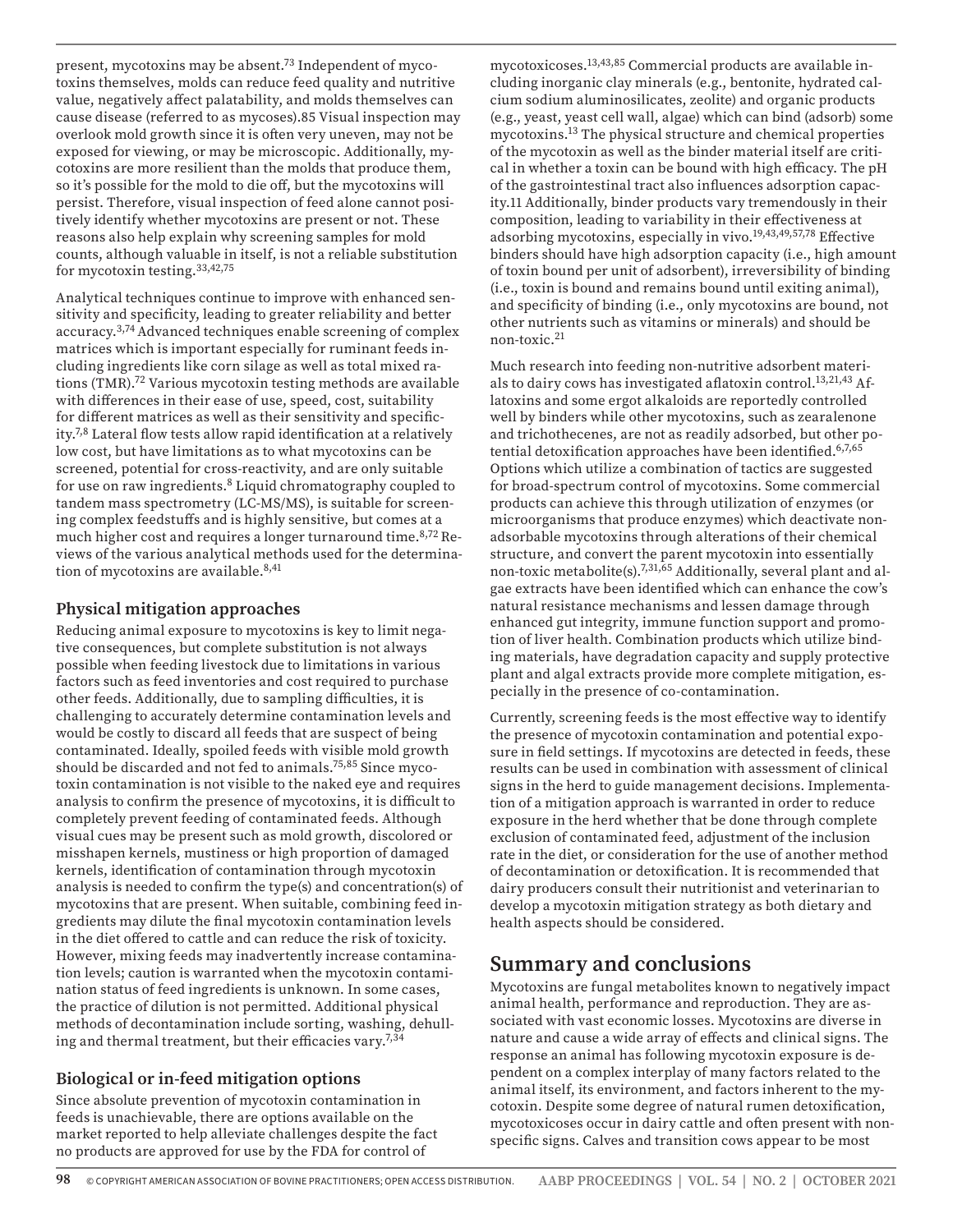susceptible to the negative effects of mycotoxins. Depending on the clinical concerns on-farm, mycotoxins should be considered as a potential cause or contributing factor to health and performance challenges and should be considered when working through a differential diagnosis. Often, mycotoxins are an afterthought when other potential causes have been eliminated or addressed and the problem persists. Proactive screening of feeds can help identify potential mycotoxin challenges early and limit production losses and prevent detrimental health outcomes. Screening feed is a critical step in the development of a comprehensive mycotoxin risk-management strategy. Various mitigation approaches are available including prevention methods that can be implemented in the field prior to mycotoxin formation. However, application of best management practices from planting through the time of feeding cannot guarantee total prevention of contamination as many factors influence mold growth and mycotoxin formation, including weather conditions which are beyond control. Therefore, when mycotoxins are present in feed, use of a research-proven, broad-spectrum mitigation product that provides a combination of adsorption, detoxification and natural ingredients which support gut, immune and liver health should be considered. There is a growing body of literature investigating mycotoxin exposure and subsequent outcomes in ruminants. Although there are still many unknowns in regard to mycotoxins in general, especially in ruminants, more research is warranted to help determine what can be done to maintain dairy cattle health, performance and reproduction in spite of mycotoxin contamination in the diet.

## **Conflict of interest**

The authors are employed by BIOMIN America Inc., a manufacturer of livestock feed additives.

## **References**

1. Antonissen G, Martel A, Pasmans F, Ducatelle R, Verbrugghe E, Vandenbroucke V, Li S, Haesebrouck F, Van Immerseel F, Croubels S. The impact of *Fusarium* mycotoxins on human health and animal host susceptibility to infectious diseases. *Toxins* 2014; 6:430-452. **https://doi:10.3390/toxins6020430**

2. Bennett JW, Klich M. Mycotoxins. *Clini Microbiol Rev* 2003; 16(3):497-516. **https://doi: 10.1128/CMR.16.3.497–516.2003**

3. Berthiller F, Cramer B, Iha MH, Krska R, Lattanzio VMT, MacDonald S, Malone RJ, Maragos C, Solfrizzo M, Stranska-Zachariasova M, Stroka J, Tittlemier SA. Developments in mycotoxin analysis: an update for 2016-2017. *World Mycotoxin J* 2018; 11(1):5-32. **https://doi.org/10.3920/WMJ2017.2250**

4. Bondy GS, Pestka JJ. Immunomodulation by fungal toxins. *J Toxicol Environ Health B* 2000; 3:109-143.

5. Bryden WL. Food and feed, mycotoxins and the perpetual pentagram in a changing animal production environment. *Anim Prod Sci* 2012; 52(7):383-397. **https://doi.org/10.1071/ AN12073**

6. Bryden WL. Mycotoxin contamination of the feed supply chain: implications for animal productivity and feed security. *Anim Feed Sci Technol* 2012; 173:134-158. **https://doi.org/10.1016/j. anifeedsci.2011.12.014**

7. CAST. *Mycotoxins: Risks in plant, animal and human systems, Task force report* 139. Ames: Council for Agricultural Science and Technology, 2003.

8. Cigic IK, Prosen H. An overview of conventional and emerging analytical methods for the determination of mycotoxins. Int *J Mol Sci* 2009; 10:62-115. **https://doi:10.3390/ijms10010062**

9. Dänicke S, Matthäus K, Lebzien P, Valenta H, STemme K, Ueberschär KH, Razzazi-Fazeli E, Böhm, Flachowsky G. Effects of *Fusarium* toxin-contaminated wheat grain on nutrient turnover, microbial protein synthesis and metabolism of deoxynivalenol and zearalenone in the rumen of dairy cows. *J Anim Physiol Anim Nutr* 2005; 89:303-315.

10. Dänicke S, Brezina U. The kinetics and metabolism of the Fusarium toxin deoxynivalenol in farm animals: consequences for diagnosis of exposure and intoxication and carry over. *Food Chem Toxico*l 2013; 60:58-75.

11. Debevere, S, Schatzmayr D, Reisinger N, Aleschko M, Haesaert G, Rychlik M, Croubels S, Fievez V. Evaluation of the efficacy of mycotoxin modifiers and mycotoxin binders by using an in vitro rumen model as a first screening tool. *Toxins* 2020; 12(6):405. **https://doi:10.3390/toxins12060405**

12. Debevere, S, Cools A, De Baere S, Haesaert G, Rychlik M, Croubels S, Fievez V. In vitro rumen simulations show a reduced disappearance of deoxynivalenol, nivalenol and enniatin B at conditions of rumen acidosis and lower microbial activity. *Toxins* 2020; 12(2):101. **https://doi:10.3390/toxins12020101**

13. Diaz DE, Hagler WM, Blackwelder JT, Eve JE, Hopkins BA, Anderson KL, Jones FT, and Whitlow LW. Aflatoxin binders II: reduction of aflatoxin M1 in milk by sequestering agents of cows consuming aflatoxin in feed. *Mycopathologia* 2004; 157:233-241.

14. Diaz DE, Hopkins BA, Leonard LM, Hagler WM, Whitlow LW. Effect of fumonisin on lactating dairy cattle. *J Dairy Sci* 2000; 83(abstr):1171.

15. Diaz D. Mycotoxin effects: Making sense of complex biological interactions. Proceedings California Animal Nutrition Conference 2017; 98-125.

16. Diekman MA, Green ML. Mycotoxins and reproduction in domestic livestock. *J Anim Sci* 1992; 70:1615-1627.

17. Fink-Gremmels J. Mycotoxins in cattle feeds and carry-over to dairy milk: a review. *Food Addit Contam* 2008; 25(2):172-180.

18. Fink-Gremmels J. The role of mycotoxins in the health and performance of dairy cows. *Vet J* 2008; 176:84-92.

19. Fruhauf S, Schwartz H, Ottner F, Krska R, Vekiru E. Yeast cell-based feed additives: studies on aflatoxin B1 and zearalenone. *Food Addit Contam Part A* 2012; 29(2):217-231. **http://dx.doi. org/10.1080/19440049.2011.630679**

20. Fu Y, Jin Y, Zhao Y, Shan A, Fang H, Shen J, Zhou C, Yu H, Zhou Z, Wang X, Wang J, Li R, Wang R, Zhang J. Zearalenone induces apoptosis in bovine mammary epithelial cells by activating endoplasmic reticulum stress. *J Dairy Sci* 2019; 102:10543-10553.

21. Gallo A, Giuberti G, Frisvad JC, Bertuzzi T, Nielsen KF. Review on mycotoxin issues in ruminants: occurrence in forages, effects of mycotoxin ingestion on health status and animal performance and practical strategies to counteract their negative effects. *Toxins* 2015; 7:3057-3111. **https://doi:10.3390/ toxins7083057**

22. Gallo A, Minuti A, Bani P, Bertuzzi T, Cappelli FP, Doupovec B, Faas J, Schatzmayr D, Trevisi E. A mycotoxin-deactivating feed additive counteracts the adverse effects of regular levels of Fusarium mycotoxins in dairy cows. *J Dairy Sci* 2020; 103:11314- 11331. **https://doi.org/10.3168/jds.2020-18197**

23. Gallo A, Ghilardelli F, Atzori AS, Zara S, Novak B, Faas J, Fancello F. Co-occurrence of regulated and emerging mycotoxins in corn silage: relationships with fermentation quality and bacterial communities. *Toxins* 2021; 13:232.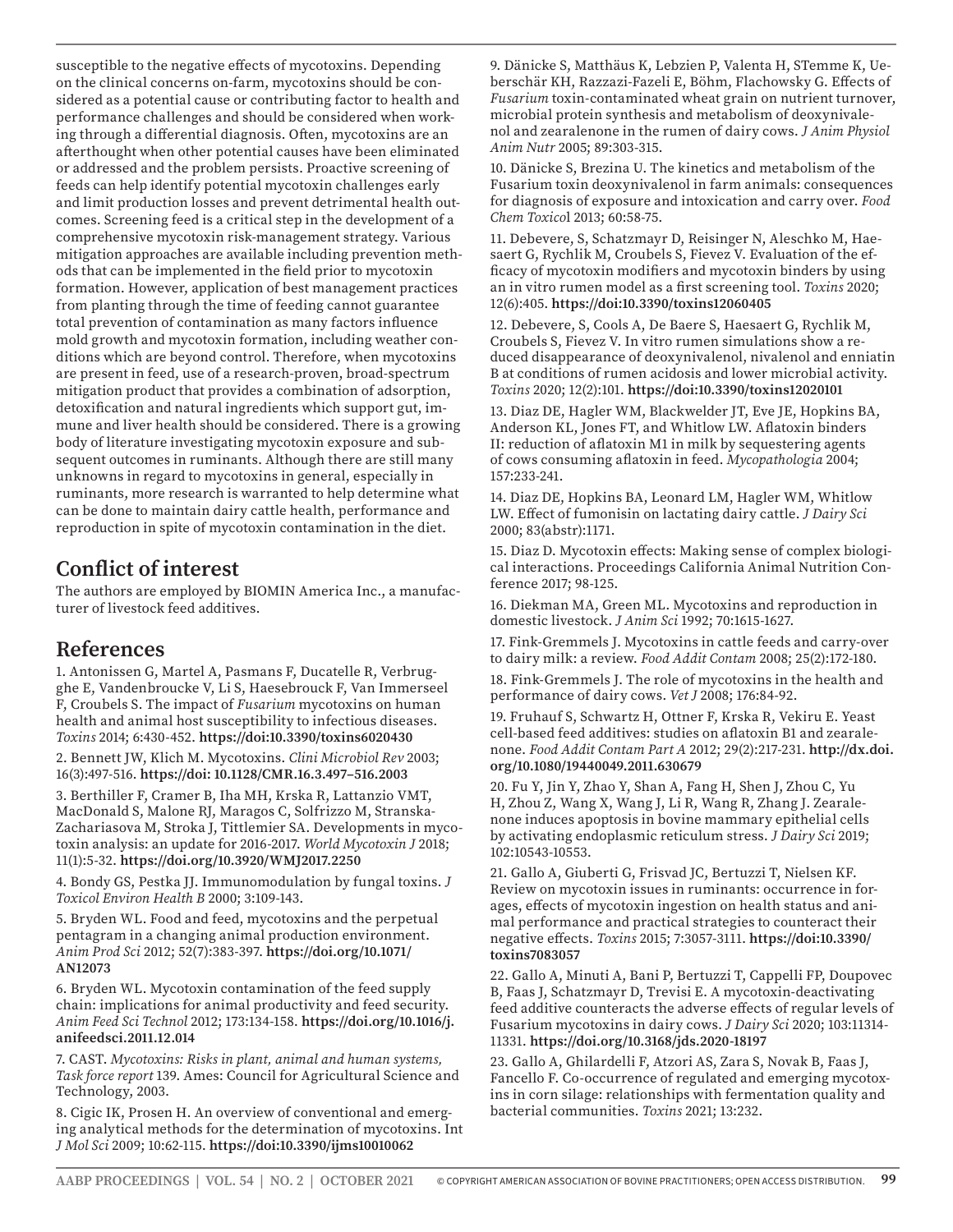24. Gott PN, Hendel EG, Lea K, Smith S, Hofstetter-Schahs U, Robbins KM, Murugesan GR. Ergovaline and additional mycotoxins in tall fescue. *J Anim Sci* 2018; 96(abstr):208–209.

25. Gott PN, Schwandt EF, Ramirez SM, Hofstetter U, Murugesan GR. Occurrence of mycotoxins in 2020 US forages. *J Dairy Sci Suppl 1* 2021; 104(abstr):160.

26. Grenier B, Oswald IP. Mycotoxin co-contamination of food and feed: meta-analysis of publications describing toxicological interactions. *World Mycotoxin J* 2011; 4(3):285-313.

27. Grenier B, Applegate TJ. Modulation of intestinal functions following mycotoxin ingestion: meta-analysis of published experiments in animals. *Toxins* 2013; 5:396-430. **https:// doi:10.3390/toxins5020396**

28. Gruber-Dorninger C, Novak B, Nagl V, Berthiller F. Emerging mycotoxins: beyond traditionally determined food contaminants. *J Agric Food Chem* 2016; 65(33):7052-7070. **https:// doi:10.1021/acs.jafc.6b03413**

29. Gruber-Dorninger C, Jenkins T, Schatzmayr G. Global mycotoxin occurrence in feed: a ten-year survey. *Toxins* 2019; 11(7):375. **https://doi.org/10.3390/toxins11070375**

30. Gruber-Dorninger C, Faas J, Doupovec B, Aleschko M, Stoiber C, Höbartner-Gußl, Schöndorfer, Killinger M, Zebeli Q, Schatzmayr D. Metabolism of zearalenone in the rumen of dairy cows with and without application of a zearalenone-degrading enzyme. *Toxins* 2021; 13(2):84. **https://doi.org/10.3390/ toxins13020084**

31. Hahn I, Kunz-Vekiru E, Twaruźek M, Grajewski J, Krska R, Berthiller F. Aerobic and anaerobic in vitro testing of feed additives claiming to detoxify deoxynivalenol and zearalenone. *Food Addit Contam Part A* 2015; 32(6):922-933. **https://dx.doi.org/ 10.1080/19440049.2015.1023741**

32. Jakovac-Strajn B, Vengušt A, Pestevšek U. Effects of deoxynivalenol-contaminated diet on the reproductive performance and immunoglobulin concentrations in pigs. *Vet Rec* 2009; 165:713-718.

33. Jouany J-P, Diaz DE. Effects of mycotoxins in ruminants. Diaz DE, ed. The mycotoxin blue book. Thrumpton: Nottingham University Press, 2005; 295-321.

34. Jouany J-P. Methods for preventing, decontaminating and minimizing the toxicity of mycotoxins in feeds. A*nim Feed Sci Technol* 2007; 137:342-362.

35. Keese C, Meyer U, Rehage J, Spilke J, Boguhn J, Breves G, Dänicke S. On the effects of the concentrate proportion of dairy cow rations in the presence and absence of a Fusarium toxincontaminated triticale on cow performance. *Arch Anim Nutr*  2008; 62(3):241-262.

36. Kiessling KH, Pettersson H, Sandholm K, Olsen M. Metabolism of aflatoxin, ochratoxin, zearalenone, and three trichothecenes by intact rumen fluid, rumen protozoa, and rumen bacteria. *Appl Environ Microbiol* 1984; 47(4):1070-1073.

37. Kiyothong K, Rowlinson P, Wanapat M, Khampa S. Effect of mycotoxin deactivator product supplementation on dairy cows. *Anim Prod Sci* 2012; 52:832-841.

38. Klotz JL. Activities and effects of ergot alkaloids on livestock physiology and production. *Toxins* 2015; 7:2801-2821. **https:// doi:10.3390/toxins7082801**

39. Kovalsky P, Kos G, Nährer K, Schwab C, Jenkins T, Schatzmayr G, Sulyok M, Krska R. Co-occurrence of regulated, masked and emerging mycotoxins and secondary metabolites in finished feed and maize – An extensive survey. *Toxins* 2016; 8(12):363. **https://doi.org/10.3390/toxins8120363**

40. Krizova, L., O. Hanus, M. Klimesova, J. Nedelnik, J. Kucera, P. Roubal, J. Kopecky, and R. Jedelska. Chemical, physical and technological properties of milk as affected by the mycotoxin load of dairy herds. *Arch Anim Breed* 2016; 59:293-300.

41. Krska R, Welzig E, Boudra H. Analysis of Fusarium toxins in feed. *Anim Feed Sci Tech* 2007; 137:241-264. **https://doi:10.1016/j. anifeedsci.2007.06.004**

42. Kung L, Shaver RD, Grant RJ, Schmidt RJ. Silage review: interpretation of chemical, microbial, and organoleptic components of silages. *J Dairy Sci* 2018; 101:4020-4033. **https://doi. org/10.3168/jds.2017-13909**

43. Kutz RE, Sampson JD, Pompeu LB, Ledoux DR, Spain JN, Vázqyez-Añón, Rottinghaus GE. Efficacy of Solis, NovasilPlus, and MTB-100 to reduce aflatoxin M1 levels in milk of early to mid-lactation dairy cows fed aflatoxin B1. *J Dairy Sci* 2009; 92:3959-3963. **https:// doi: 10.3168/jds.2009-2031**

44. Loh ZH, Ouwerkerk D, Klieve AV, Hungerfod NL, Fletcher MT. Toxin degradation by rumen microorganisms: a review. *Toxins* 2020; 12(10):664. **https://doi:10.3390/toxins12100664**

45. Mobashar M, Blank R, Hummel J, Westphal A, Tholen E, Südekum KH. Ruminal ochratoxin A degradation – Contribution of the different microbial populations and influence of diet. *Anim Feed Sci Technol* 2012; 171:85-97.

46. Mostrom MS, Jacobsen BJ. Ruminant mycotoxicosis: an update. *Vet Clin North Am Food Anim Pract* 2020; 36:745-774.

47. Mostrom MS, Raisbeck MF. Trichothecenes. Gupta R, ed. *Veterinary Toxicology, Basic and Clinical Principles*. 2nd ed. San Diego: Academic Press 2012; 1239-11265.

48. Munkvold GP, Arias S, Taschl I, Gruber-Dorninger C. Chapter 9 – Mycotoxins in corn: Occurrence, impacts, and management. Serna-Saldivar SO, ed. *Corn*. 3rd ed. AACC International Press, 2019; 235-287. **https://doi.org/10.1016/ B978-0-12-811971-6.00009-7**

49. Murugesan GR, Ledoux DR, Naehrer K, Berthiller F, Applegate TJ, Grenier B, Phillips TD, Schatzmayr G. Prevalence and effects of mycotoxins on poultry health and performance, and recent development in mycotoxin counteracting strategies. *Poult Sci* 2015; 94(6):1298-1315. **https://doi:10.3382/ps/pev075**

50. National Grain and Feed Association. FDA mycotoxin regulatory guidance A guide for grain elevators, feed manufacturers, grain processors, and exporters, 2019. **https://www. ngfa.org/newsletter/ngfa-publishes-updated-resources-onmycotoxins/.** Accessed Sep 29, 2021.

51. Ogunade IM, Martinez-Tuppia C, Queiroz OCM, Jiang Y, Drouin P, Wu F, Vyas D, Adesogan AT. Silage review: Mycotoxins in silage: occurrence, effects, prevention, and mitigation. *J Dairy Sci* 2018; 101:4034-4059. **https://doi.org/10.3168/ jds.2017-13788**

52. Oh S-Y, Fisher RE, Swamy HVLN, Boermans HJ, Yiannikouris A, Karrow NA. Silage Penicillium mycotoxins: Hidden modulators of the immune system. Rios C, ed. *Mycotoxins: Occurrence, Toxicology and Management Strategies*. Nova Science Publishers, 2015; 1-40.

53. Oswald IP, Coméra C. Immunotoxicity of mycotoxins. *Revue Méd Vét* 1998; 149(6):585-590.

54. Oswald IP, Marin DE, Bouhet S, Pinton P, Taranu I, Accensi F. Immunotoxicological risk of mycotoxins for domestic animals. *Food Addit Contam* 2005; 22(4):354-360. **https://doi: 10.1080/02652030500058320**

55. PennState Extension, Pennsylvania State University. Mold and mycotoxin problems in livestock feeding, 2016. **https://extension.psu.edu/mold-and-mycotoxin-problems-inlivestock-feeding Accessed Aug 20, 2021.**